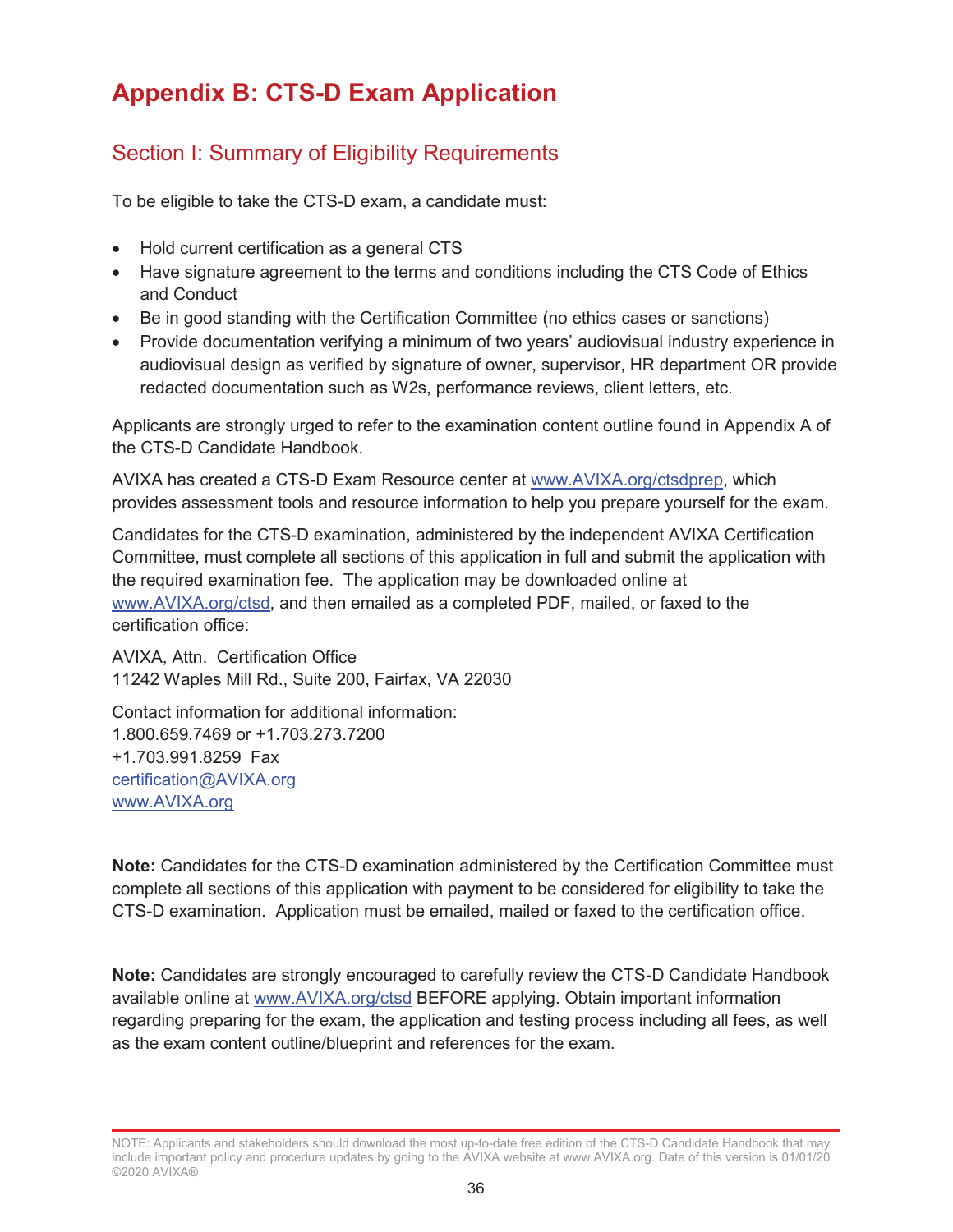### Section II: Applicant Information



#### *Important Note*

Name **MUST** match your government issued identification that will be presented at the testing center. Failure to do so will result in being denied exam access.

|                |     | ZIP/Postal Code <u>_______________________</u>             |  |  |  |
|----------------|-----|------------------------------------------------------------|--|--|--|
| State/Province |     |                                                            |  |  |  |
| Phone          | FAX | Email<br><u> 1990 - Jan Barbara III, politik politik (</u> |  |  |  |

 Yes I have a valid CTS certification and have no sanctions or pending investigations through the Certification Committee.

#### Section III: Employment History

**Please complete employment history, latest experience listed first.**

| Address 1                          |                                           |  |
|------------------------------------|-------------------------------------------|--|
|                                    |                                           |  |
|                                    | ZIP/Postal Code____________________       |  |
|                                    |                                           |  |
|                                    | Supervisor Title_________________________ |  |
|                                    |                                           |  |
| Employer Phone____________________ | Employer Email<br>Employer Email          |  |
|                                    |                                           |  |
|                                    |                                           |  |
|                                    |                                           |  |
|                                    | ZIP/Postal Code________________________   |  |
|                                    |                                           |  |
|                                    |                                           |  |
|                                    |                                           |  |
|                                    |                                           |  |

NOTE: Applicants and stakeholders should download the most up-to-date free edition of the CTS-D Candidate Handbook that may include important policy and procedure updates by going to the AVIXA website at www.AVIXA.org. Date of this version is 01/01/20 ©2020 AVIXA®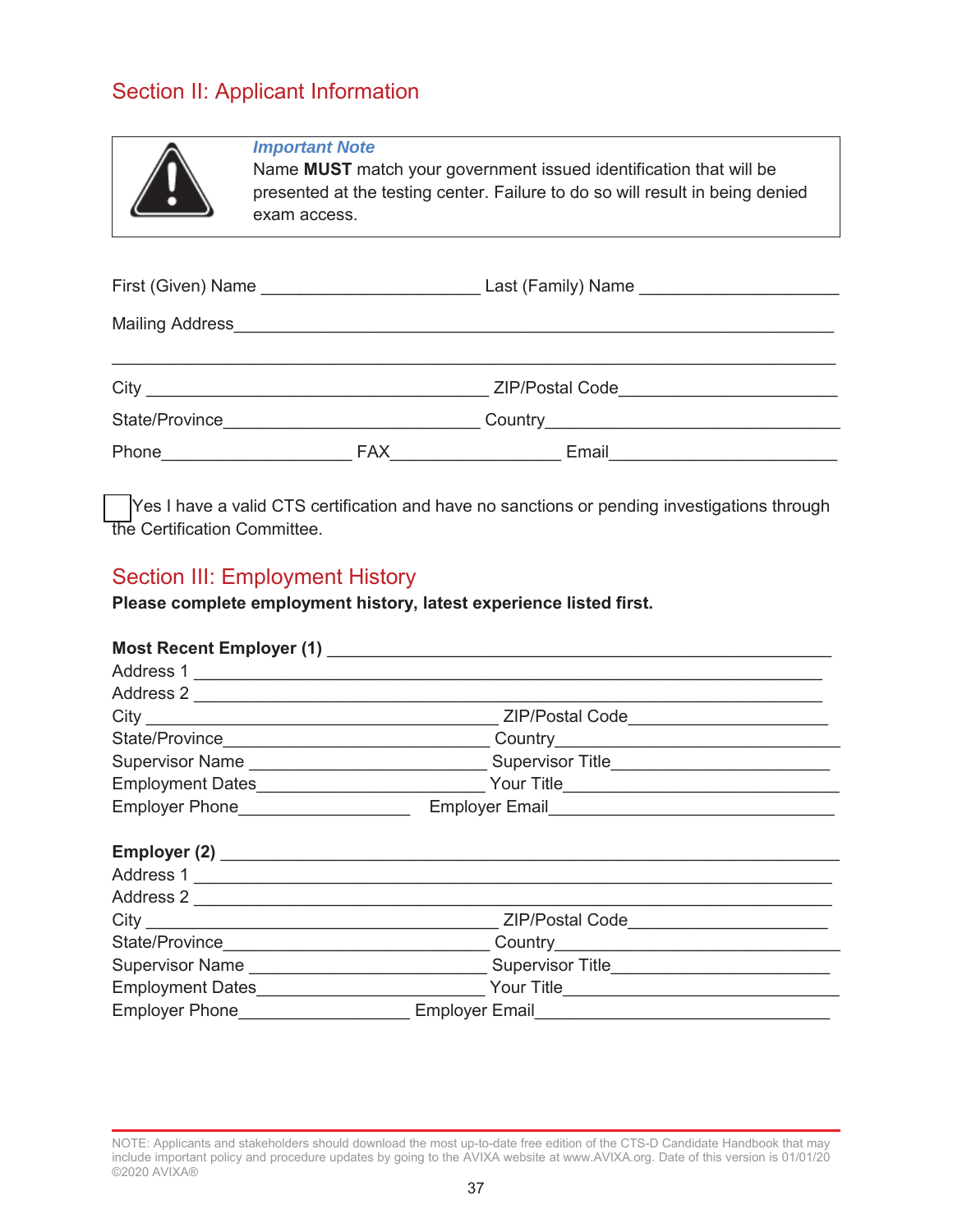## Section IV: Documentation of Experience



This section must be completed and signed if the candidate chooses to verify experience by employer. If you choose not to have your employer verify experience, you must provide alternate documentation of two years audiovisual design experience. Examples would include redacted W2s, evaluations, client letters or similar documents.

Current standards under which the CTS-D is accredited require that a candidate provide thirdparty validation that they have met the prerequisite of possessing a minimum of two (2) years of experience in the area of audiovisual design.

If the verification of experience by employer option is chosen by the candidate, this form must be signed by the employer, supervisor, or HR department of the candidate's employer as verification as noted below:

I hereby affirm that the following candidate \_\_\_\_\_\_\_\_\_\_\_\_\_\_\_\_\_\_\_\_\_\_\_\_ (*Print candidate's name*) for the CTS-D examination has met the requirement of a minimum of two (2) years of experience in **audiovisual design**. I also understand that applicants accepted as candidates and those certified as CTS-D have agreed to a Code of Ethics and Conduct and that providing false information on an exam application may result in an investigation and subsequent sanctions against the candidate by the Certification Ethics Committee that could include suspension of privileges as an applicant to apply for an AVIXA Certification exam for a set period of time or suspension/removal of an existing certification.

Verifier's Name (Please print) and the control of the control of the control of the control of the control of the control of the control of the control of the control of the control of the control of the control of the con

| Title or position (Please print) |  |
|----------------------------------|--|
|----------------------------------|--|

| ∽ |  |  |
|---|--|--|
|   |  |  |

Contact phone **Contact email**  $\sim$  Contact email  $\sim$ 

Verifier's Signature **Exercise 2** and the United States of Date signed

## Section V: Applicant Special Accommodations Request

Please check **Yes** or **No**: | **Yes** | **No** 

*If yes, you must complete the Request for AVIXA Examination Special Accommodations AND Healthcare Documentation of Disability Related Needs forms in the CTS-D Candidate Handbook online at www.AVIXA.org/ctsd and mail to the certification office a minimum of 45 days prior to your desired testing date.* 

NOTE: Applicants and stakeholders should download the most up-to-date free edition of the CTS-D Candidate Handbook that may include important policy and procedure updates by going to the AVIXA website at www.AVIXA.org. Date of this version is 01/01/20 ©2020 AVIXA®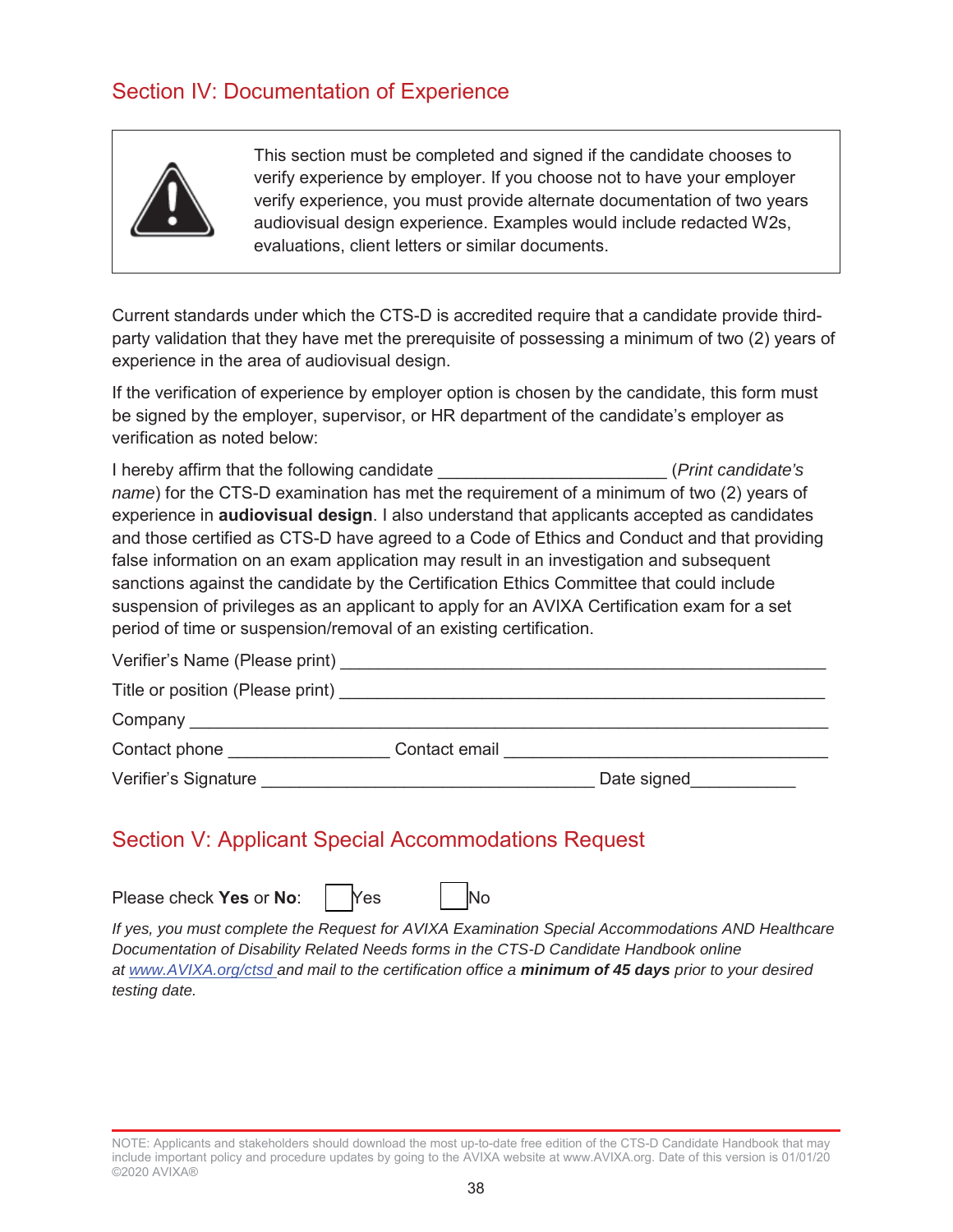## Section VI: Agreement and Signature

By checking the box and by typing or signing my name in the space provided, I agree to the following:

- I authorize the Certification Committee to obtain any background information necessary to verify the accuracy and completeness of my responses to all questions contained herein.
- I understand that the Certification Committee may audit candidate applications to verify experience or education either prior to or after an examination is taken, or after the results are announced. I agree to cooperate with such audit and further understand that providing false information for verification of experience or education, or having others to do so is a violation of the Certified Technology Specialist Code of Ethics and Conduct and may result in sanctions.
- I hereby certify that I have read all portions of this application and the CTS-D Candidate Handbook and believe myself to be in compliance with all admission policies related to the CTS-D examination. The information I submit on this application and any documents I have enclosed or forwarded are complete, true and correct to the best of my knowledge and belief.
- I agree to immediately inform the certification office of all changes to the information included in this application while I am an applicant, and for as long as I am certified by the Certification Committee.
- I hereby attest that I am signing, either in person or electronically if by other than mailed application, and that I will be the individual taking the CTS-D examination I have applied for, solely for the purposes of CTS-D certification. I further understand that I am prohibited from transmitting information regarding examination questions or content in any form to any person or entity, and understand that failure to comply with this prohibition may result in my certification being revoked and/or legal action being taken against me.
- I have read, understand, and agree to be bound by the certification-related policies and procedures and Certified Technology Specialist Code of Ethics and Conduct promulgated by the Certification Committee. I understand and agree that my failure to abide by the Certification Committee's policies and procedures and Certified Technology Specialist Code of Ethics and Conduct shall constitute grounds for rejection of my application or denial or revocation of my certification.
- I understand that if successful I will be listed in the online professional certification registry; however if in the future if I should not want to continue to be listed in the online registry, that I should send an email request stating such to **certification@AVIXA.org** or fax/mail the request to the certification office. I understand that even if my credentials are not listed in the online directory AVIXA will continue to verify credentials upon request.
- I agree to give the Certification Committee, and its agents and contractors, permission to contact me by U.S. mail, electronic mail, facsimile, or through other media on matters that AVIXA believes may be of importance to me. Should I wish to be taken off the certification mailing list in the future, I will send an email request stating such to certification@AVIXA.org, or fax/mail the request to the certification office.

I have read, understand, and agree to the terms listed above.

Please check the box and personally sign or type name and date below as your electronic signature of agreement if this application is submitted other than by mail.

| <b>Applicant Signature:</b> |  |
|-----------------------------|--|
|-----------------------------|--|

NOTE: Applicants and stakeholders should download the most up-to-date free edition of the CTS-D Candidate Handbook that may include important policy and procedure updates by going to the AVIXA website at www.AVIXA.org. Date of this version is 01/01/20 ©2020 AVIXA®